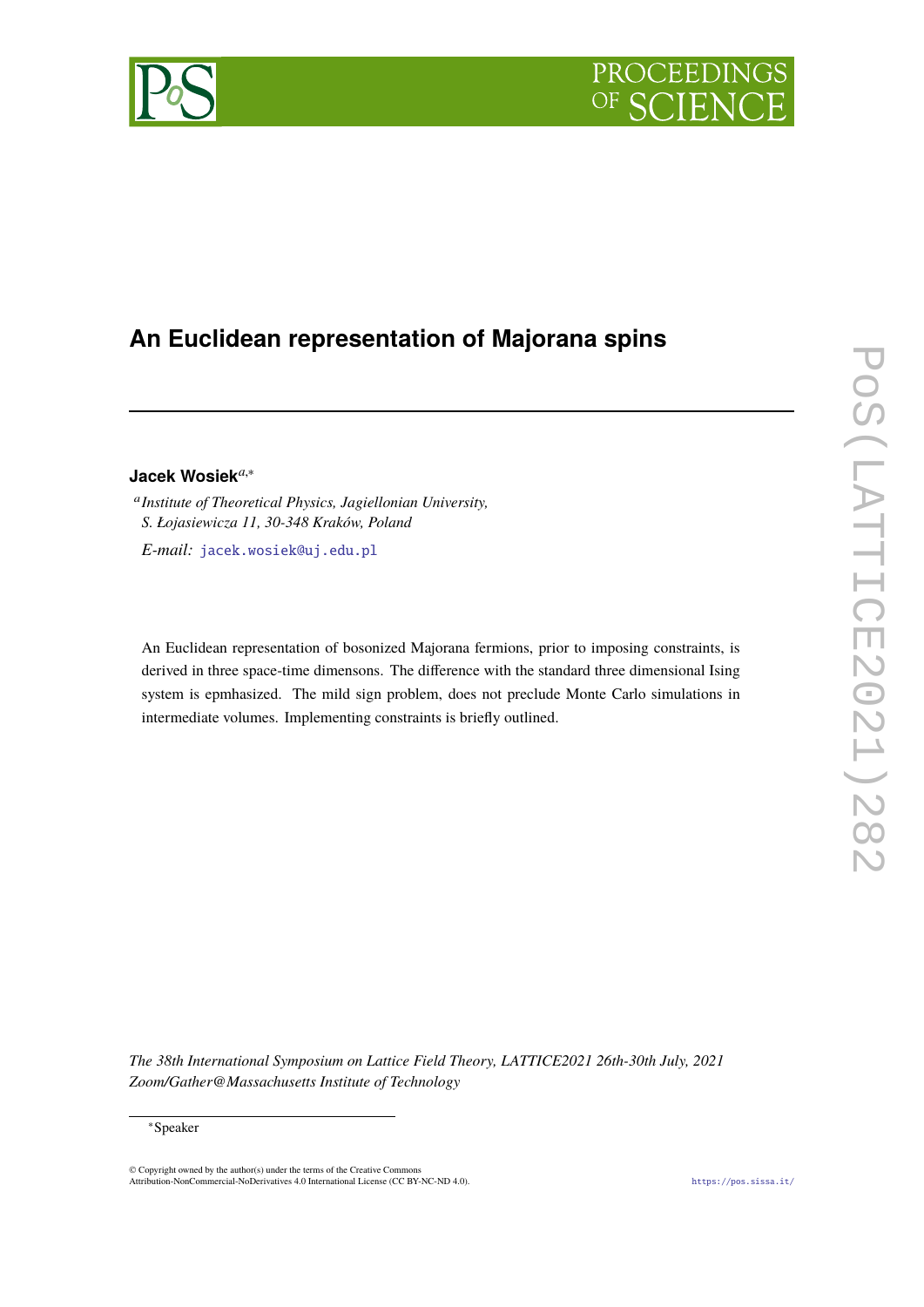### **1. Odd lattices, the Hamiltonian and constraints**

In this talk the term "Majorana spins" refers to a system of spins equivalent to Majorana fermions. As explained in the previous presentation [\[1,](#page-8-0) [2\]](#page-8-1), a single Majorana fermion can be bosonized only on lattices with an odd coordination number. The simplest example is provided by a hexagonal lattice in two space dimensions, Fig.1a. It will be convenient to represent it by the equivalent "brick wall" lattice, c.f. Fig 1b.



**Figure 1:** A two dimensional lattice with odd coordination number (a) and its rectangular counterpart (b).

The equivalent spin hamiltonian reads

<span id="page-1-0"></span>
$$
H = H_{kin} + \lambda H_{pot},\tag{1}
$$

$$
H_{kin} = \sum_{l_x} \sigma^x(b_{l_x}) \sigma^x(e_{l_x}) + \sum_{l_y} \sigma^y(b_{l_y}) \sigma^y(e_{l_y}), \qquad (2)
$$

$$
H_{pot} = \sum_{l_z} \sigma^z(b_{l_z}) \sigma^z(e_{l_z}), \qquad (3)
$$

with links  $l_x$ ,  $l_y$  and  $l_z$  organized as in Fig.2, and  $b_l$  ( $e_l$ ) standing for the beginning (end) of a link *l*,  $k$  (k=x,y,z) are the standard Pauli matrices.



**Figure 2:** Labeling links and corresponding Pauli matrices on a "brick lattice".

Together with the local constraints proposed long time ago [\[3\]](#page-8-2), and applied to this case in [\[2\]](#page-8-1), this system is equivalent to a single specie of a free, massless Majorana fermions.

In this contribution an Euclidean representation of the above unconstrained quantum spins will be derived. Implementation of the constraints will be only briefly outlined. More complete discussion in the Hamiltonian formalism can be found in [\[4\]](#page-8-3), see also [\[5,](#page-8-4) [6\]](#page-8-5).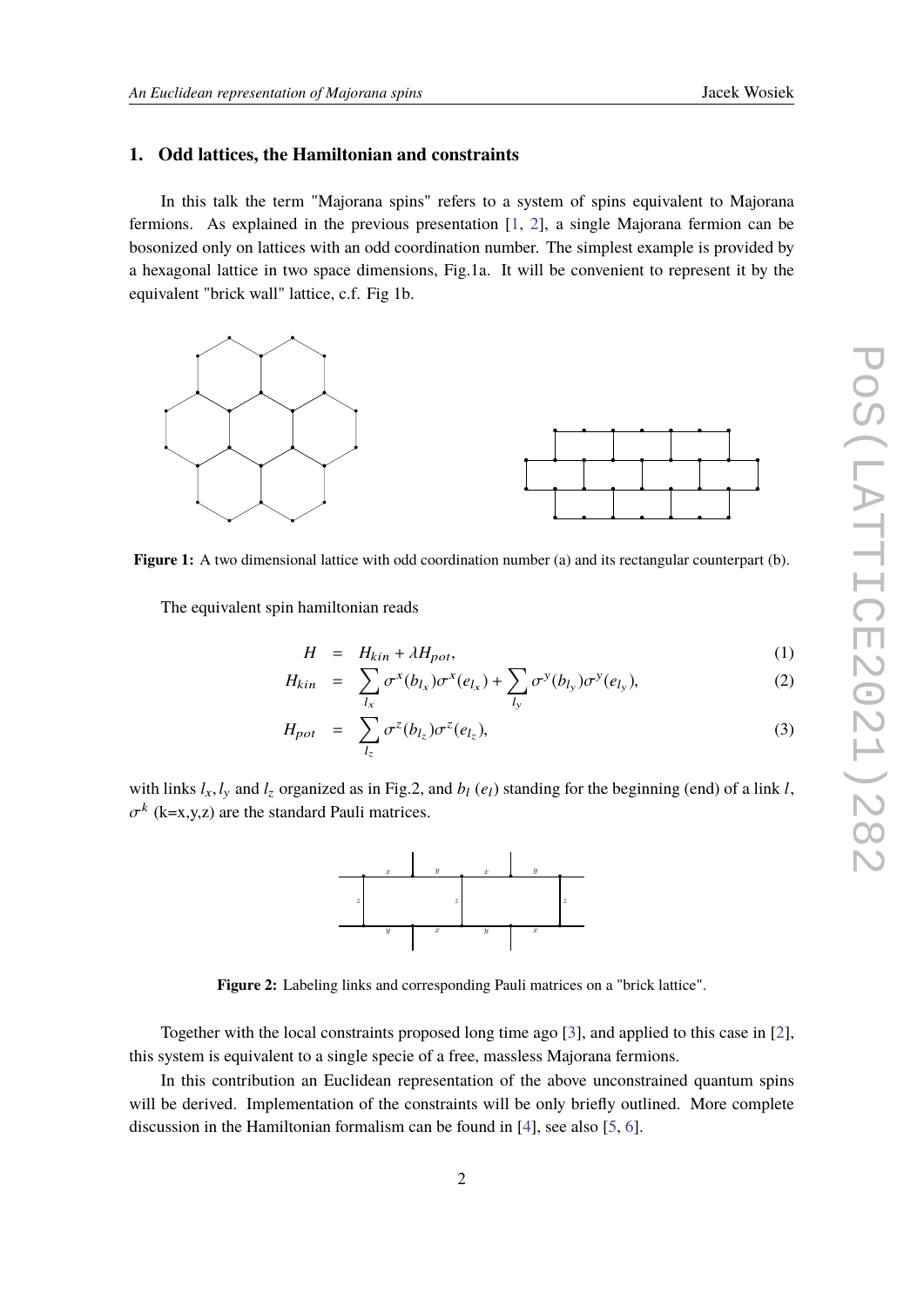### **2. Euclidean representation of unconstraint Majorana spins**

Our goal is to construct a Euclidean system of Ising-like spins, with two different couplings,  $\beta_t$  and  $\beta_s$ , which in the continuum time limit

$$
\beta_t \to \infty, \quad \epsilon = e^{-\beta_t} \to 0, \quad \beta_s = \epsilon \lambda \to 0, \quad T = 1 - \epsilon H. \tag{4}
$$

is described by the Hamiltonian [\(1\)](#page-1-0). To this end we follow the procedure of Fradkin and Susskind [\[7\]](#page-8-6) and Kogut [\[8\]](#page-8-7):  $\epsilon$  is an elementary time step and *T* denotes the transfer matrix of a system.

The time evolution generated by  $(1)$  consists of elementary double-spin flips. This is the main difference with the Ising system, where only a single spin changes during a time lapse  $\epsilon$ . To better understand this distinction we derive first the euclidean action for the simpler, one dimensional quantum hamiltonian

<span id="page-2-0"></span>
$$
H_{1d} = -\sum_{n} \sigma_n^1 \sigma_{n+1}^1 - \lambda \sum_{n} \sigma_n^3 \sigma_{n+1}^3. \tag{5}
$$

### **2.1 Basic idea and the (1+1) dimensional example**

In the Ising model basic trick connecting hamiltonian and euclidean formulations consists of classifying all variations of multiple-spin state into classes with fixed number of single spin flips.

On the eucliden side, the number of single flips between two rows is counted by the operator,  ${s} \equiv s \text{ and } {s'} \equiv s',$ 

$$
S_1(s', s) = \sum_{n} (s_n - s'_n)^2 / 4 \sim - \sum_{n} s_n s'_n,
$$
 (6)

while in the Hamiltonian formulation it is represented by

$$
\sum_{n} \sigma_n^1. \tag{7}
$$

In the present case [\(5\)](#page-2-0), we are seeking to single out the *double spin flips* out of all possible changes of a row of spins. Therefore we begin with the euclidean 8-spin operator which counts *disconnected* double flips

$$
S_2^{(8)} = \frac{1}{2^4} \sum_n (1 + s_{n-1} s'_{n-1})(1 - s_n s'_n)(1 - s_{n+1} s'_{n+1})(1 + s_{n+2} s'_{n+2}). \tag{8}
$$

Simpler operators can be also used, hence we shall omit the "(8)" superscript if not necessary.

The final, euclidean action should give in the continuum time limit the lowest (i.e. the leading) weight to above double flips while all other, single and multiple, flips are of higher order in  $\epsilon = e^{-\beta t}$ .<br>This can be ashieved by the following shoice for the kinetic next of the action for two gave

This can be achieved by the following choice for the kinetic part of the action for two rows

<span id="page-2-1"></span>
$$
\beta_t L^{kin}(s', s) = \beta_t (p(S_1 - 2S_2) + S_2).
$$
\n(9)

The second term gives the lowest  $(= \epsilon)$  weight (in the transfer matrix  $e^{-L}$ ) to a single *double-flip*.<br>The first are essigns higher (ot least  $e^R = \Sigma$ ) penalty to all single flips. Excluded from the penalty The first one assigns higher (at least  $\epsilon^p$ ,  $p \ge 2$ ) penalty to all single flips. Excluded from the penalty are two circle flips involved in a given double flip, hence the (S<sub>p</sub> - 2S<sub>p</sub>) term are two single flips involved in a given double-flip - hence the  $(S_1 - 2S_2)$  term.

It is easy to show that the simpler operator

$$
S_2^{(6)} = \frac{1}{4^3} \sum_n (s_{n-1} + s'_{n-1})^2 (s_n - s'_n)^2 (s_{n+1} - s'_{n+1})^2,
$$
\n(10)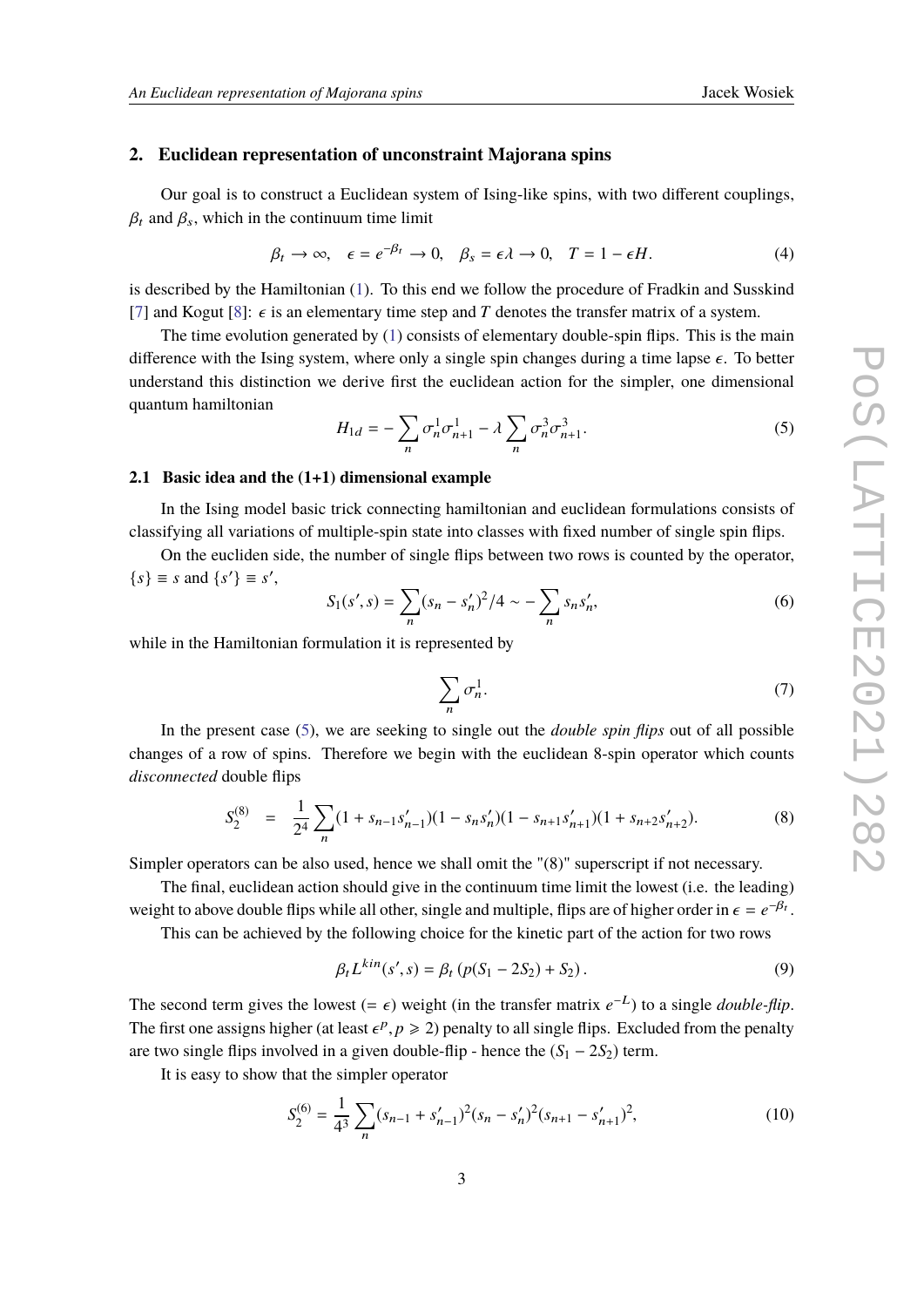also does the job. It prescribes different weights to non-leading transitions but results in the same double flip kinetic part of [\(5\)](#page-2-0). This is an explicit illustration of the well known rule that many different euclidean discretizations have the same continuous time limit, hence also the same Hamiltonian.

Including the potential part is standard and upon convoluting for  $N_t$  rows the complete euclidean action for the  $N_x \times N_t$  spin follows,

$$
S = \sum_{x,t}^{N_x, N_t} \left( \beta_t O_{x,t}^{(6)} + \beta_s O_{x,t}^{(2)} \right).
$$
 (11)

It contains up to six-spin interactions if we choose  $S_2 = S_2^{(6)}$  $\binom{10}{2}$ . Explicitly

$$
O_{x,t}^{(6)} = \left(\frac{1-2p}{4^3}(s_{x-1,t} + s_{x-1,t+1})^2(s_{x,t} - s_{x,t+1})^2(s_{x+1,t} - s_{x+1,t+1})^2\right)
$$
(12)

$$
+\frac{p}{8}(s_{x,t}-s_{x,t+1})^2+\frac{p}{8}(s_{x+1,t}-s_{x+1,t+1})^2,
$$
\n(13)

and

$$
O_{x,t}^{(2)} = -s_{x,t} s_{x+1,t}.
$$
\n(14)

The integer, two dimensional lattice coordinates are now labelled as (*x*,*t*).

This concludes our construction of the two dimensional, euclidean system which in the continuum time limit is described by the Hamiltonian [\(5\)](#page-2-0).

There is no obvious symmetry between space and time directions. That is why  $\beta_s$  and  $\beta_t$  are left different. One could relate them, e.g.  $4\beta_t = \beta_s$ , but this will not restore the exact symmetry in any obvious way. One might attempt to restore the full space-time symmetry in the continuum limit by tuning both couplings such that the correlation lengths in both directions are the same.

# **2.1.1**  $\sigma^2 \sigma^2$  **terms - the phases**

The second example deals with the phase generating kinetic terms

<span id="page-3-0"></span>
$$
H_{1d}^{ph} = -\sum_{n \text{ even}} \sigma_n^1 \sigma_{n+1}^1 - \sum_{n \text{ odd}} \sigma_n^2 \sigma_{n+1}^2 - \lambda \sum_n \sigma_n^3 \sigma_{n+1}^3,
$$
 (15)

still in one space dimension.

Begin with an evolution of a two spin system  $s = \{s_1, s_2\} \rightarrow s' = \{s'_1\}$ <br>in states is considered, the estion of  $\sigma^2 \sim s^2$  is the same as that of  $\sigma^1$ .  $\frac{1}{1}$ ,  $s'_2$  $2$ . As far as the change of spin states is considered, the action of  $\sigma^2 \sigma^2$  is the same as that of  $\sigma^1 \sigma^1$ . The only difference is the approximation of the two secults σ the proportionality factor between the two results

<span id="page-3-1"></span>
$$
\sigma^2 \sigma^2 |s_1, s_2\rangle = \eta \sigma^1 \sigma^1 |s_1, s_2\rangle = \exp\left(\frac{i\pi}{2}(s_1 + s_2)\right) \sigma^1 \sigma^1 |s_1, s_2\rangle. \tag{16}
$$

Generalization to the whole row of spins is straightforward. The kinetic term of the hamiltonian [\(15\)](#page-3-0) will be reproduced by the action [\(9\)](#page-2-1) supplemented by a phase [\(16\)](#page-3-1) for each odd link. This gives for the new action of the two complete rows (and with the unchanged diagonal potential term)

$$
L_{ph}(s', s) = \beta_t (2(S_1 - 2S_2) + S_2) + \beta_s S^{pot}
$$
  
+ 
$$
\frac{i\pi}{2} \frac{1}{2^3} \sum_{x - odd} (s_x + s_{x+1})(1 + s_{x-1} s'_{x-1})(1 - s_x s'_x)(1 - s_{x+1} s'_{x+1}).
$$
 (17)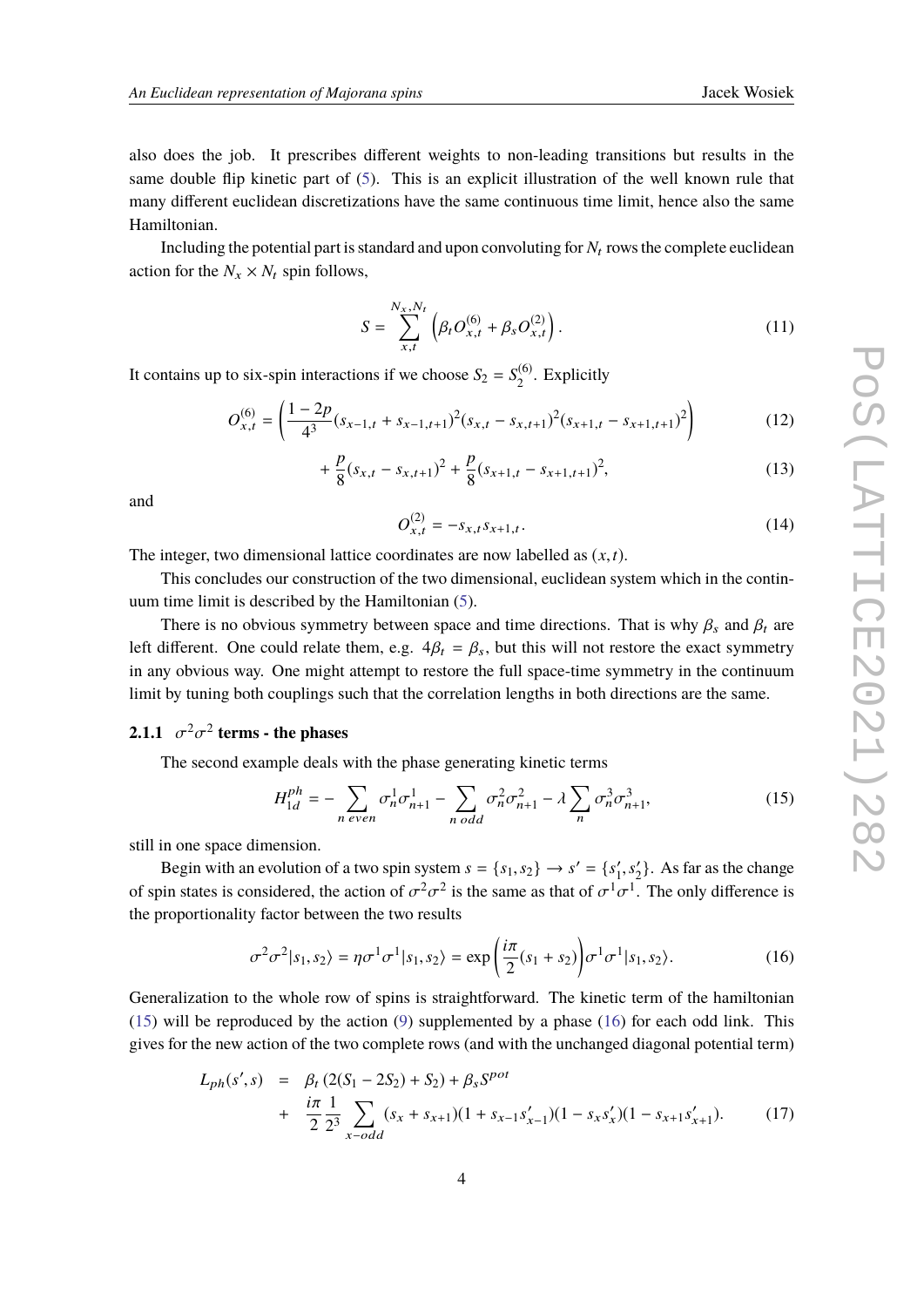Iteration of the corresponding transfer matrix does not introduce any new elements. The final action of the two dimensional system reads

<span id="page-4-0"></span>
$$
S_{2D} = \sum_{x,t} \left( \beta_t O_{x,t}^{(6)} + \beta_s O_{x,t}^{(2)} \right) + \frac{i\pi}{2} \sum_{x-odd,t} O_{x,t}^{(7)},
$$
  
\n
$$
O_{x,t}^{(7)} = \frac{1}{2^3} (s_{x,t} + s_{x+1,t}) (1 + s_{x-1,t} s_{x-1,t+1}) (1 - s_{x,t} s_{x,t+1}) (1 - s_{x+1,t} s_{x+1,t+1}).
$$
\n(18)

In words: only double flips of pairs of spins, sitting on odd links, generate the euclidean phase. This is in accord with the Hamiltonian [\(15\)](#page-3-0).

### **2.2 2+1 dimensional system**

Derivation of the euclidean action of a three-dimensional  $(x, y, t)$ , periodic in all directions, system is very similar to the previous (1+1) example.

The two kinetic terms [\(2\)](#page-1-0) are represented by the same six- or eight-spin couplings between the adjacent time slices plus the appropriate phase, which naturally generalizes the  $(1+1)$  dimensional phase [\(18\)](#page-4-0) to three euclidean dimensions.

On the other hand diagonal, in the hamiltonian form, potential terms [\(3\)](#page-1-0) are represented by the standard Ising-like, ferromagnetic couplings along the y-direction. They are located on the shorter edges of bricks at each time slice. Hence, they are staggered in accord with the (t-independent) x-y parity,  $\zeta_{xy} = (-1)^{x+y}$ , of a site originating given  $l_z$ -link in [\(3\)](#page-1-0). The final action reads

<span id="page-4-1"></span>
$$
S_{3D} = \beta_t \sum_{x,y,t} O_{x,y,t}^{(6)} + \beta_s \sum_{x,y,t,\zeta_{xy}=1} O_{x,y,t}^{(2)} + \frac{i\pi}{2} \sum_{x,y,t,\zeta_{xy}=1} O_{x,y,t}^{(7)}, \qquad (19)
$$

with the phase operator  $O_{x,y}^{(7)}$  $(x_{x,y,t}^{(7)})$  being the direct generalization of above  $O_{x,t}^{(7)}$  $x_{x,t}^{(t)}$  to three dimensions

$$
O_{x,y,t}^{(7)} = \frac{1}{2^3}(s_{x,y,t} + s_{x+1,y,t})(1 + s_{x-1,y,t}s_{x-1,y,t+1})(1 - s_{x,y,t}s_{x,y,t+1})(1 - s_{x+1,y,t}s_{x+1,y,t+1}). \tag{20}
$$

Similarly for other couplings

$$
O_{x,y,t}^{(6)} = \frac{1-2p}{8}(1+s_{x-1,y,t}s_{x-1,y,t+1})(1-s_{x,y,t}s_{x,y,t+1})(1-s_{x+1,y,t}s_{x+1,y,t+1}) + \frac{p}{2}(1-s_{x,y,t}s_{x,y,t+1})
$$
  
\n
$$
O_{x,y,t}^{(2)} = -s_{x,y,t}s_{x,y+1,t}.
$$
\n(21)

The action [\(19\)](#page-4-1) describes then a three dimensional Ising-like system. Together with constraints, described in the accompanying talk, it provides an equivalent, euclidean representation of a single, quantum Majorana spin on a two dimensional, spatial lattice.

Even without constraints, the Boltzmann factor associated with [\(19\)](#page-4-1) is not positive. However the origin of its phases is now conceptually simple. Below we look how severe is the sign problem in these unconstraint, euclidean models.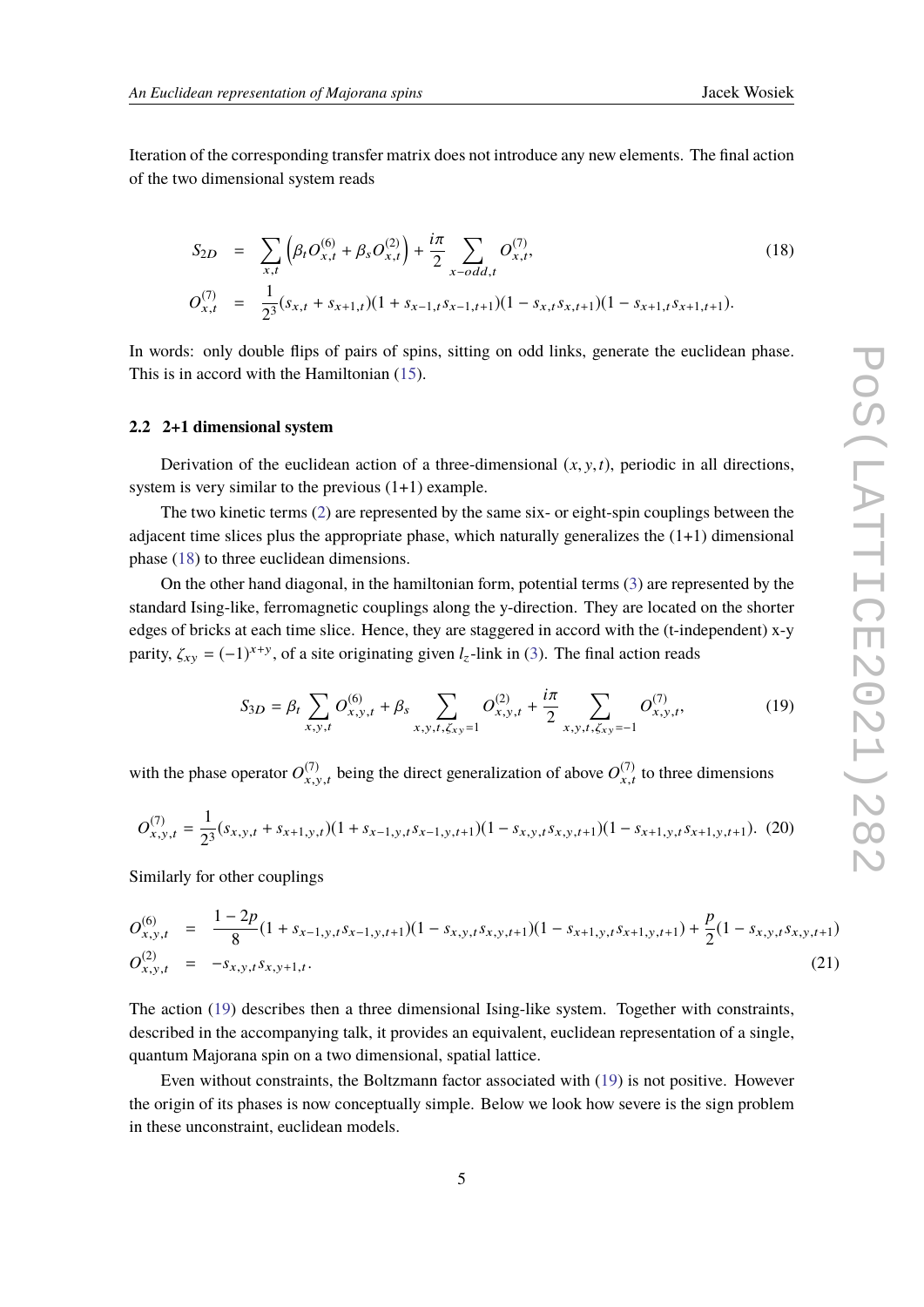### **3. The sign problem**

The standard way to deal with non-positive weights consists of the reweighting [\[9\]](#page-8-8). Instead of potentially negative Boltzmann factor  $\rho = \exp(-S)$ , one uses as a MC weight its absolute value  $\rho_A = |\rho|$ , correcting at the same time all observables for this bias.

The sign of the exact Boltzmann factor

$$
\langle \text{sign} \rangle \equiv \langle \frac{\rho}{\rho_A} \rangle_A = \frac{Z}{Z_A},\tag{22}
$$

averaged over the modulus  $\rho_A$ , gives us some idea how practical is the trick. If this average is close to 0 the method fails. On the other hand, even small but non-vanishing, at large volumes, values of < *si*g*<sup>n</sup>* > allow to expect meaningful estimates.

We have calculated analytically above average for both  $(1+1)$  and  $(2+1)$  dimensional models by employing the transfer matrix technique for a range of small volumes. It is seen below that the sign problem does not seem to be very severe in this circumstances. Consequently MC studies remain a viable approach to explore these systems in detail, at least for the intermediate volumes.

### **3.1 (1+1) dimensions**

Partition functions *Z* and  $Z_A$  were calculated exactly by summing Boltzmann factors  $\exp(-S_{2D})$ and  $| \exp(-S_{2D})|$ , as defined in [\(18\)](#page-4-0). The average sign is shown in Fig[.3,](#page-6-0) for a range of two dimensional volumes and various couplings  $\beta_t$  and  $\beta_s$ . To see clearly the continuum time limit, the results are displayed as a function of a time step,  $\epsilon = \exp(-\beta_t)$ , and parametrized by different couplings  $\lambda = \beta_s/\epsilon$  in the hamiltonian [\(15\)](#page-3-0). Second column displays analogous results for larger penalty parameter *p*.

Indeed the sign problem seems manageable for a sizeable part of the parameter space. In the continuum time limit it vanishes entirely.

Increasing the penalty parameter, *p*, also helps since then undesired transitions vanish faster with  $\epsilon$ .

Both of these features seem to be universal, i.e. they show up also in our three dimensional system. They can be readily understood and used for our advantage, as discussed below.

### **3.2 (2+1) dimensions**

For the three dimensional euclidean system, [\(19\)](#page-4-1) a brute force summation of all  $2^V$  terms becomes already a challenge. Still it was possible to obtain  $\langle$  sign  $\rangle$  for  $V = L_x L_y L_t = 4 \times 4 \times 3$ , as shown in Fig[.4.](#page-7-0) It was done by constructing two subsequent transfer matrices in the y direction.

Again, as in the (1+1) dimensions, the phase is harmless for small  $\epsilon$  and this feature improves dramatically with increasing the penalty parameter.

In addition for  $L_t = 2$  no phase was observed in all cases. That is  $\langle$  sign  $\rangle = 1$  for all values of parameters and for all studied dimensions.

## **4. The summary and outlook**

All the regularities observed above can be readily understood and generalized for arbitrary sizes of lattices, providing at the same time some guidelines for other, similar systems.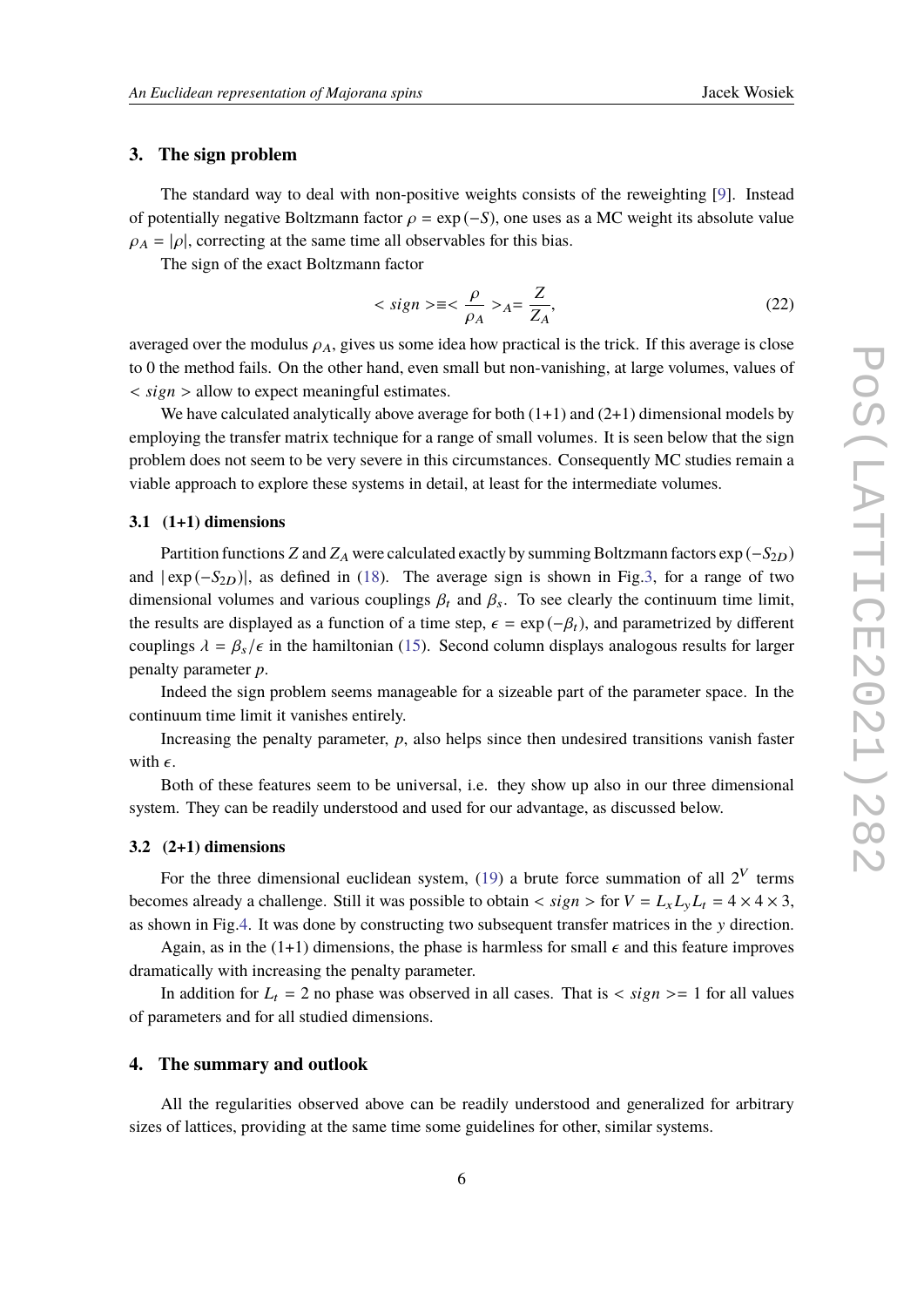

<span id="page-6-0"></span>

**Figure 3:** Exact results for the average sign as described in the text. Assignment of different  $\lambda$  values is defined in the last panel.

Consider first the case of  $L_t = 2$ . The partition function

$$
Z^{(2)} = TrT^2 = \sum_{I,J} T_{I,J} T_{J,I},
$$
\n(23)

is the sum over two composite states of spins at the two time slices. The non-zero phase can occur only if I and J differ by a double flip. However in this case the phases of  $T_{I,J}$  and  $T_{J,I}$  cancel and the result is positive for each pair of configurations.

On the other hand, already for  $L_t = 3$  there are three states in the game

$$
Z^{(3)} = TrT^3 = \sum_{I,J,K} T_{I,J} T_{J,K} T_{K,I}.
$$
 (24)

Hence a single double-flip, e.g. in I $\rightarrow$ J, can be balanced by two subsequent single-flips in J $\rightarrow$ K and K $\rightarrow$ I transitions. Since a phase occurs only in the double flip transition I $\rightarrow$ J, this particular contribution will be negative and would contribute to  $\langle sign \rangle < 1$ .

Consequently, the single flip transitions provide an undesired background which indirectly causes negative signs of Boltzmann factors, hence the sign problem.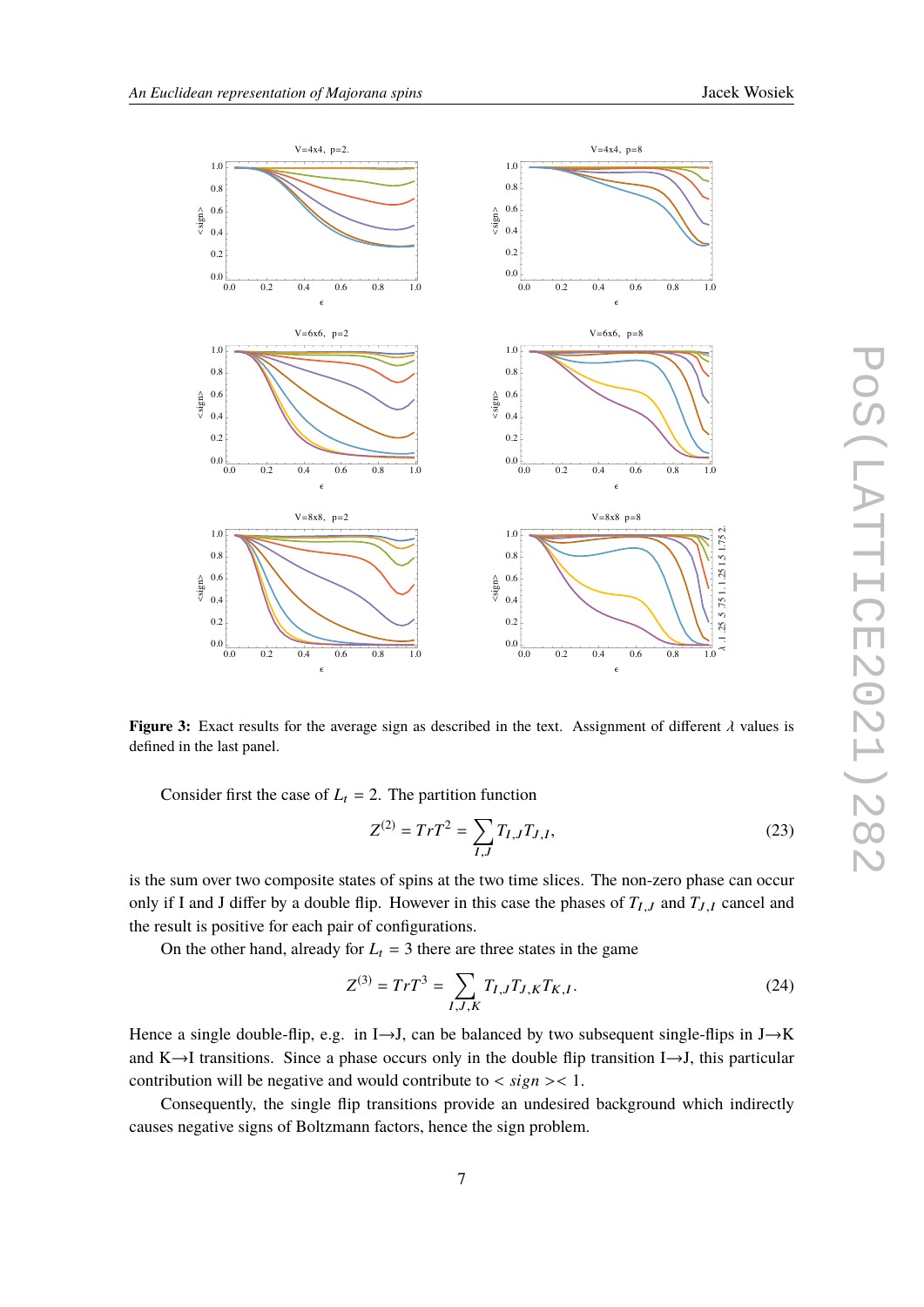<span id="page-7-0"></span>

Figure 4: Average sign in the three dimensional case.

However such transitions vanish in the continuum time limit having a weight of the higher order in  $\epsilon$ . This is clearly confirmed by our calculations, c.f. Fig.3 and Fig.4, and explains why in the continuum time limit the sign problem vanishes.

Moreover, by increasing the penalty parameter  $p$  we can force the "bad transitions" to vanish faster. Indeed this is also confirmed by our results for  $p = 8$  in both dimensions.

An attractive possibility is to set  $p = \infty$ . This should still leave us with the local action with a new type of local constraints. In such a system negative weights would not be allowed at all.

By reversing this logic one might implement the constraints, required by the exact bosonization, in a form of a new plaquette coupling with an "euclidean Lagrange multiplier",  $\mu$ , say and perform simulations with a finite, but sufficiently large  $\mu$ .

We are looking forward to study all these options more quantitatively in the furture.